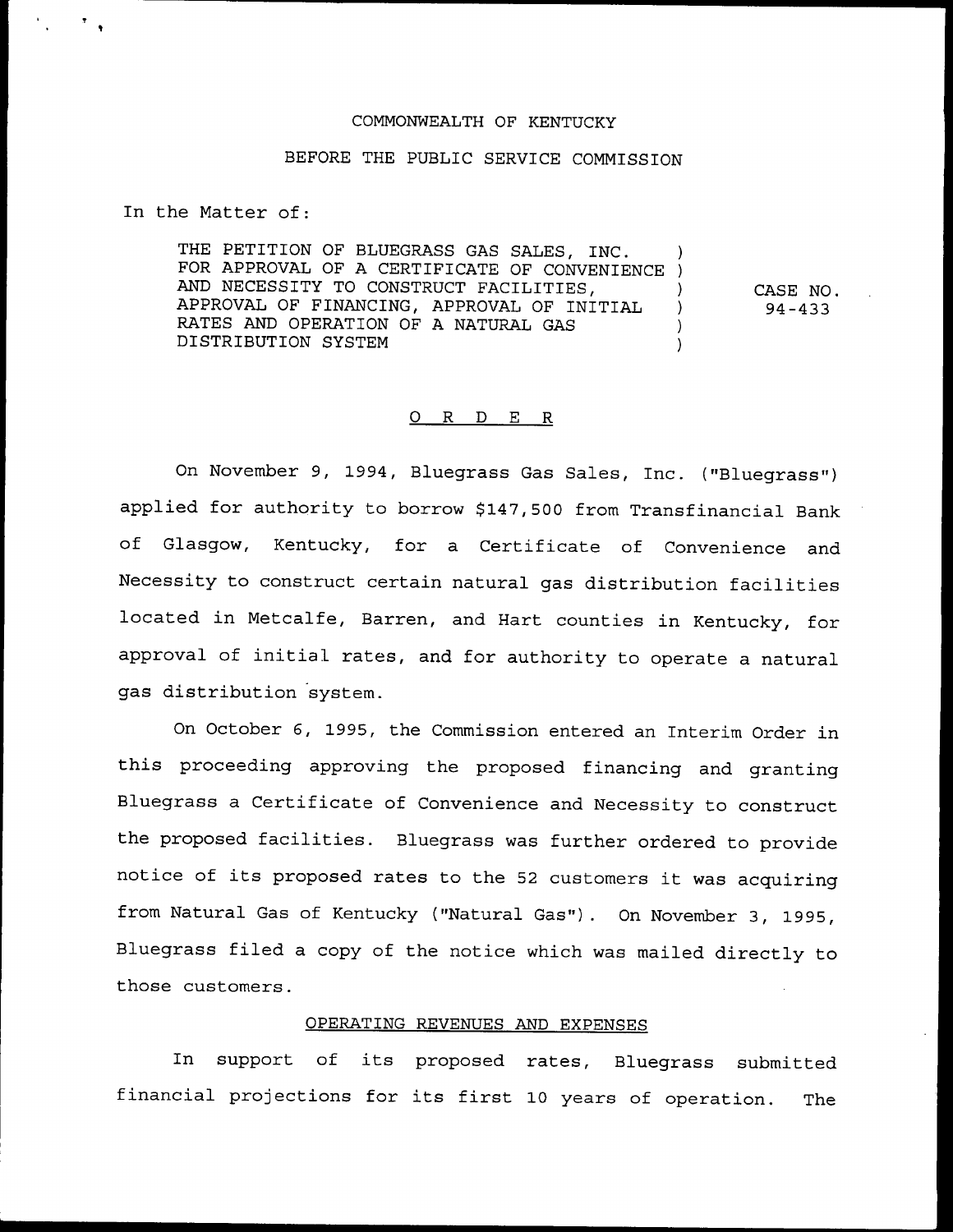Commission has reviewed the financial information and finds it to be acceptable subject to the following modifications.

The company projected a residential customer base of 125 in year one with 50 additional residential customers added in year two and another 75 residential customers in year three. Five commercial and industrial customers were projected in year one and beyond. The Commission accepts these projections and has determined that the sales revenues and operating expenses projected by the company in year three should be used as the basis for adjustments for rate-making purposes. Year three was chosen in order to reflect the full complement of customers Bluegrass estimates it will serve in addition to the operating costs Bluegrass estimates it will incur to serve those customers as <sup>a</sup> result of completing the construction approved as a part of this proceeding.

The cost of gas is set at Bluegrass's most recent gas cost projection of \$2.50 per Mcf for the commodity cost of gas. The transportation component of gas cost from Natural Gas has been suspended and is undergoing Commission review.<sup>1</sup> Thus, the rates approved herein do not contain a component for gas transportation. Bluegrass's proposed tariff contains a Gas Cost Adjustment ("GCA") clause which it may use to propose <sup>a</sup> transportation rate as part of its expected gas cost, as well as updating its commodity cost of gas. Bluegrass should make its GCA filing to avoid <sup>a</sup> notice period

 $\mathbf{1}$ Case No. 95-547, The Tariff Filing of Natural Gas of Kentucky<br>to Establish Distribution Transportation Service, Order to Establish Distribution Transportation Service, entered December 8, 1995.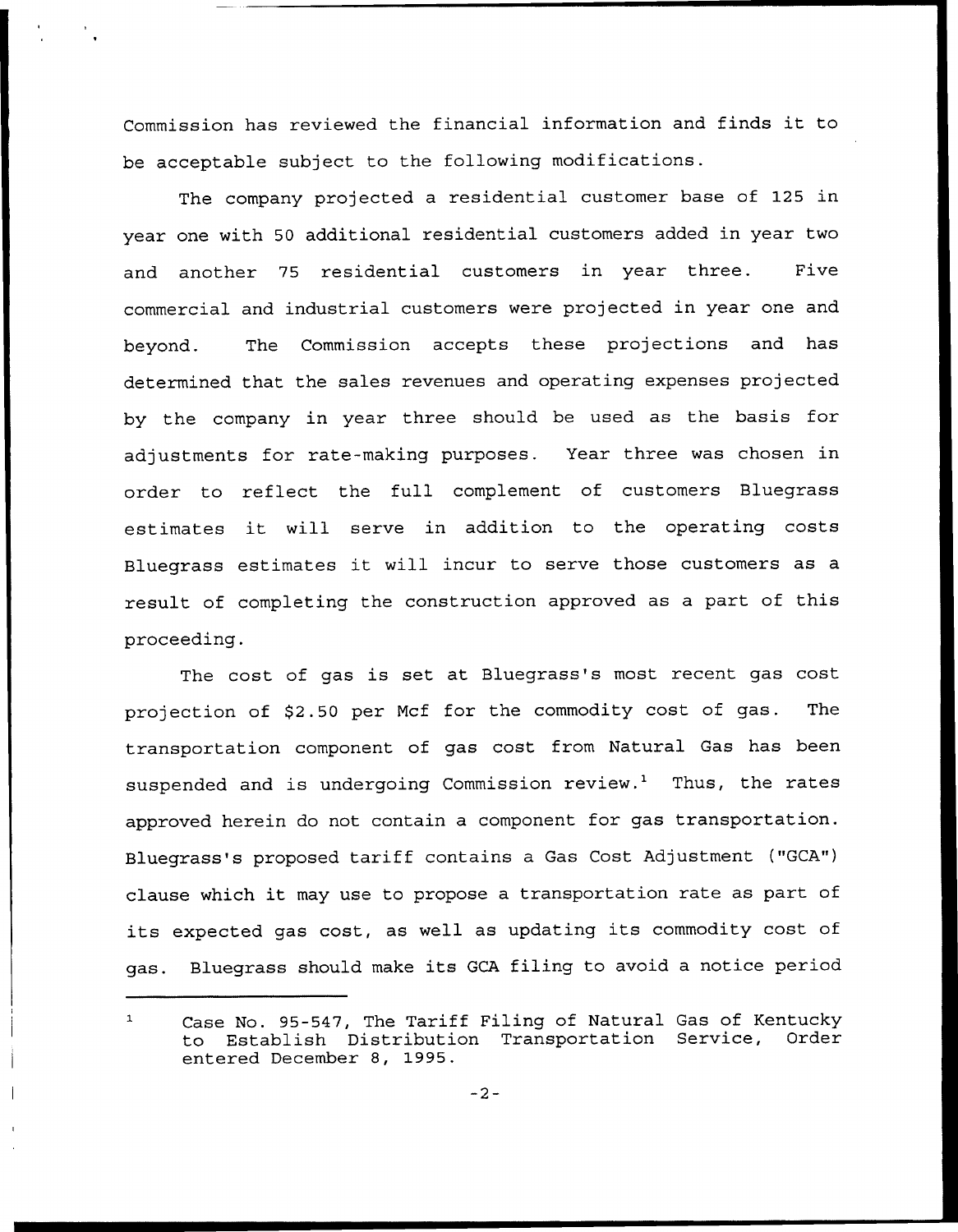delay in passing through any rate subsequently approved for transportation service to be provided by Natural Gas.

Bluegrass has incurred  $$27,600^2$  in legal, accounting and engineering fees. The company proposed to amortize these costs to regulatory commission expense over a three year period. Included in these fees was \$9,752 for engineering costs related to the construction project. The Uniform System of Accounts for Natural Gas Utilities ("USoA") requires that amounts paid for work done by others for the company such as engineering costs associated with construction be allocated to the plant accounts in such a way as to ensure that each unit bears its equitable proportion of such costs.<sup>3</sup> The Commission has proportionately allocated the engineering fees totalling \$9,752 over the depreciable utility plant account totals as shown in Appendix <sup>A</sup> to this Order.

The Commission believes the legal and accounting costs totalling \$17,848 included in the regulatory commission expense account should not be included in the operating expenses in one year. These expenses benefit more than one financial reporting period and should be recorded in Account No. 186, Miscellaneous Deferred Debit, and amortized to expense over a 10 year period in order to provide reasonable recovery of these costs. This results in an annual regulatory commission expense of \$1,785.

 $\overline{2}$ Response to information requested by the Staff at an Informal Conference held on August 3, 1995.

Gas Plant Instruction No. 4, Uniform System of Accounts, Code 3 of Federal Regulation, Parts 150 to 279 revised April 1, 1992, page 194.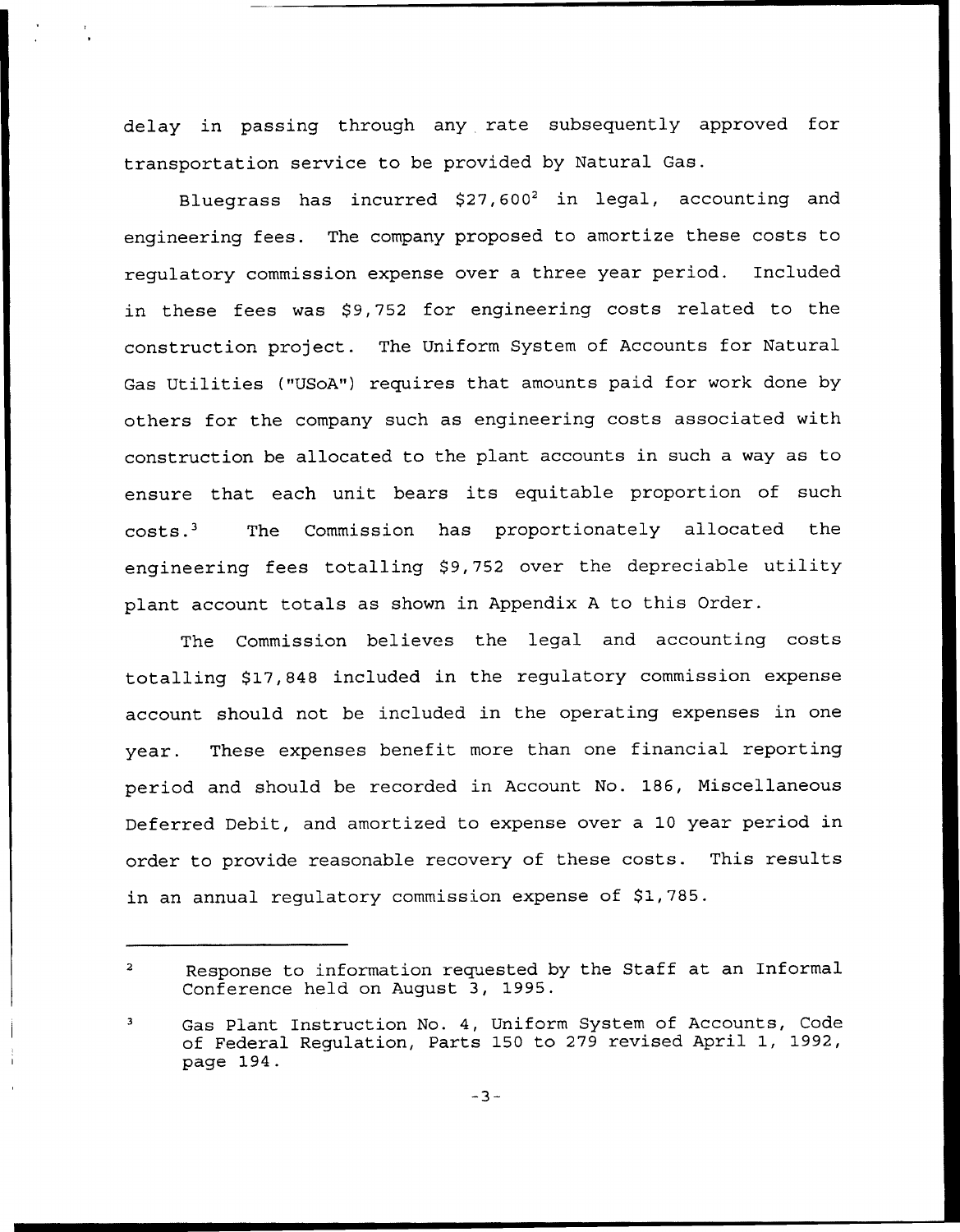Bluegrass proposed to depreciate meters and regulators over 30 years, distribution lines over 40 years, and measuring station equipment over 25 years.<sup>4</sup> The Commission finds these depreciable lives to be within an acceptable range and has applied the corresponding depreciation rates to the plant account balances as reflected in Appendix <sup>A</sup> to this Order. This results in an annual depreciation expense of \$4,941.

Applying an interest rate of 10.5 percent, as approved in the Interim Order issued on October 6, 1995, to long-term debt of \$147,500 produces a normalized interest expense of \$15,488 to be included for ratemaking purposes.

## RATE BASE

Bluegrass proposed a net investment rate base of \$162,138.75 at the end of the third year of operations when the utility estimates it will have attained 250 residential customers.<sup>5</sup> This represents the total level of investment approved for the initial start up of the operations of Bluegrass. The Commission will approve a net investment rate base of \$183,238 based on 250 customers calculated as follows:

See notes to financial statements filed as Exhibit <sup>8</sup> to the responses to the February 22, 1995 Commission Order.

Response to Item 24, Exhibit 8, of the Commission's February 22, 1995 Order.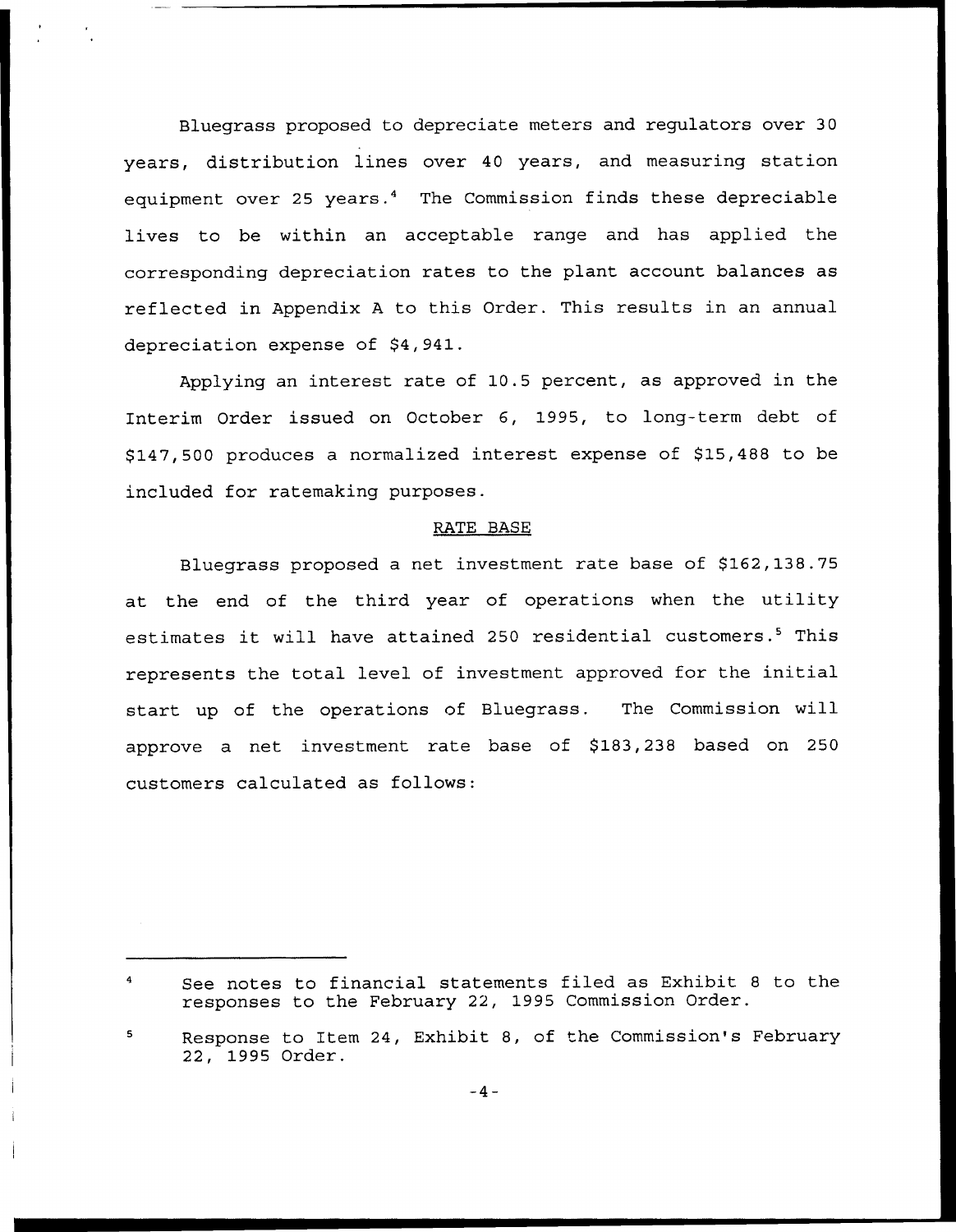| Utility Plant<br>Working Capital<br>ADD:<br>SUBTOTAL:         | $$183,972^6$<br>$4,207^{7}$<br>\$188,179 |
|---------------------------------------------------------------|------------------------------------------|
| Accumulated Depreciation<br>LESS:<br>NET INVESTMENT RATE BASE | 4,941<br>\$183,238                       |

## CAPITALIZATION

According to the August 9, 1995 filing, Bluegrass's capitalization consists of \$71,083 in common stock and long-term debt of \$110,531. This results in a total capitalization of \$181,614, calculated as follows:

| Test Year End<br>Balance |           | Percentage<br>of Total |
|--------------------------|-----------|------------------------|
| Debt                     | \$110,531 | $61.00\%$              |
| Common Equity            | 71,083    | $39.00$ <sup>8</sup>   |
| Total                    | \$181,614 | $100.00$ %             |

In determining a reasonable rate of return on common equity the Commission has given consideration to the nature of Bluegrass's operations and its economic circumstances. The Commission has determined that a 12.0 percent rate of return on common equity is reasonable for Bluegrass under the current economic conditions.

 $\epsilon$ \$ 170,000 depreciable plant 9, 752 engineering costs 3, 620 acquisition adjustment sis acquisities as side start ap costs<br>\$183,972 gross utility plan

 $\overline{7}$ 96,152 Operating Expenses Less: Gas Purchases 62,500  $$33,652$ Subtotal  $*12.5%$ Working Capital (12.5% of total) Total Working Capital \$ 4,207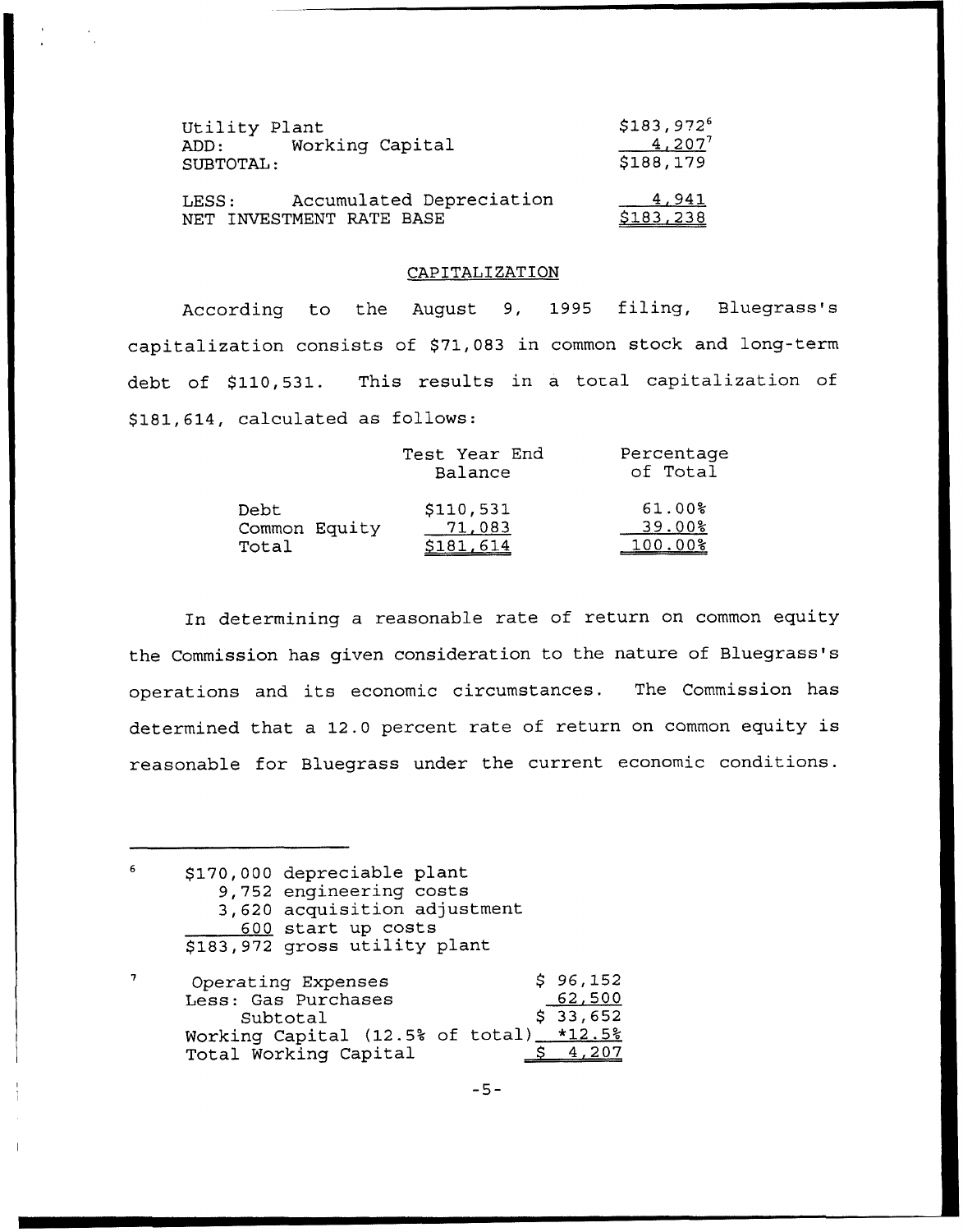This results in an overall rate of return on capitalization of 11.09 percent, shown as follows:

|                                     |            |             |       | Overall<br>Rate |
|-------------------------------------|------------|-------------|-------|-----------------|
|                                     | Percentage |             | Cost  | of Return       |
| Debt                                | 61.00      |             | 10.50 | 6.41%           |
| Common Equity                       | 39.00      | $\mathbf x$ | 12.00 | 4.68%           |
| Overall Return on<br>Capitalization |            |             |       | 11.09%          |

## REVENUE REOUIRENENTS

The Commission has determined that Bluegrass's revenue requirements should be based on the allowed return on capital. The application of an 11.09 percent rate of return on Bluegrass's capitalization yields a net operating income of \$20,141. This approach, including an allowance of \$1,049 for state and federal income taxes and \$177 for the Public Service Commission assessment as shown in Appendix B, will require \$117,519 in total revenues. This level of revenues should allow Bluegrass to meet its operating expenses and provide for reasonable equity growth when the company is fully operational.

The utility's cost of service is based upon the full complement of residential customers (250), complete draw down of the debt, and completion of the construction. Based on the company's projections of its operations, and the modifications approved herein, the utility's pro-forma operating statement is as follows:

 $-6-$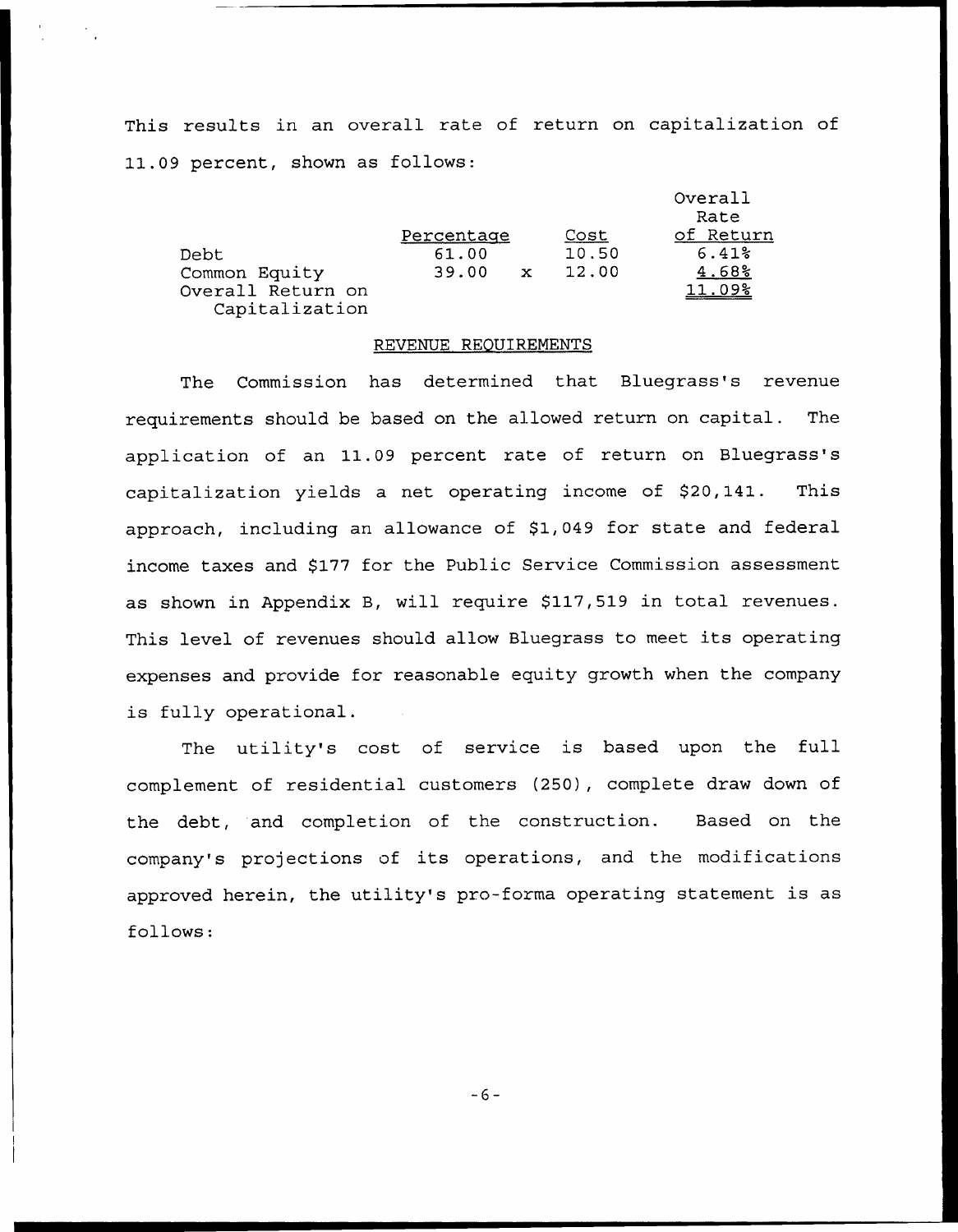| <b>REVENUES</b>               |        | \$117,519 |
|-------------------------------|--------|-----------|
| EXPENSES:                     |        |           |
| NATURAL GAS PURCHASES         | 62,500 |           |
| OFFICE SUPPLIES               | 5,000  |           |
| OUTSIDE SERVICES              | 7,075  |           |
| PROPERTY INSURANCE            | 4,500  |           |
| EMPLOYEE PENSION/BENEFITS     | 874    |           |
| GENERAL ADVERTISING           | 500    |           |
| RENT                          | 1,200  |           |
| TRANSPORTATION                | 2,400  |           |
| REGULATORY COMMISSION EXPENSE | 1,785  |           |
| MISCELLANEOUS GENERAL EXPENSE | 5,141  |           |
| INCOME TAXES                  | 1,049  |           |
| PSC ASSESSMENT                | 177    |           |
| DEPRECIATION                  | 4,941  |           |
| AMORTIZATION                  | 236    |           |
| INTEREST EXPENSE              | 15,488 |           |
| TOTAL OPERATING EXPENSES      |        | 112.866   |
| NET INCOME                    |        | 4,653     |

## RATE DESIGN

Bluegrass had proposed a flat rate per Mcf with a minimum bill equal to the cost of 1 Mcf. Using this rate design with the revenue requirements found reasonable herein, applied to 17,500 Mcf per year for residential service and 7,500 Mcf per year for commercial service, yields a rate of \$4.7008 per Mcf. This rate, which is also the minimum bill, includes gas cost of \$2.50 per Mcf.

The Commission, after considering the evidence of record and being otherwise sufficiently advised, finds that:

1. The rates proposed by Bluegrass will produce revenues in excess of those found reasonable herein and should be denied.

2. The rates in Appendix <sup>C</sup> approved herein are the fair, just, and reasonable rates for Bluegrass and will produce sufficient revenues to meet its reasonable operating expenses, and provide for future equity growth.

 $-7-$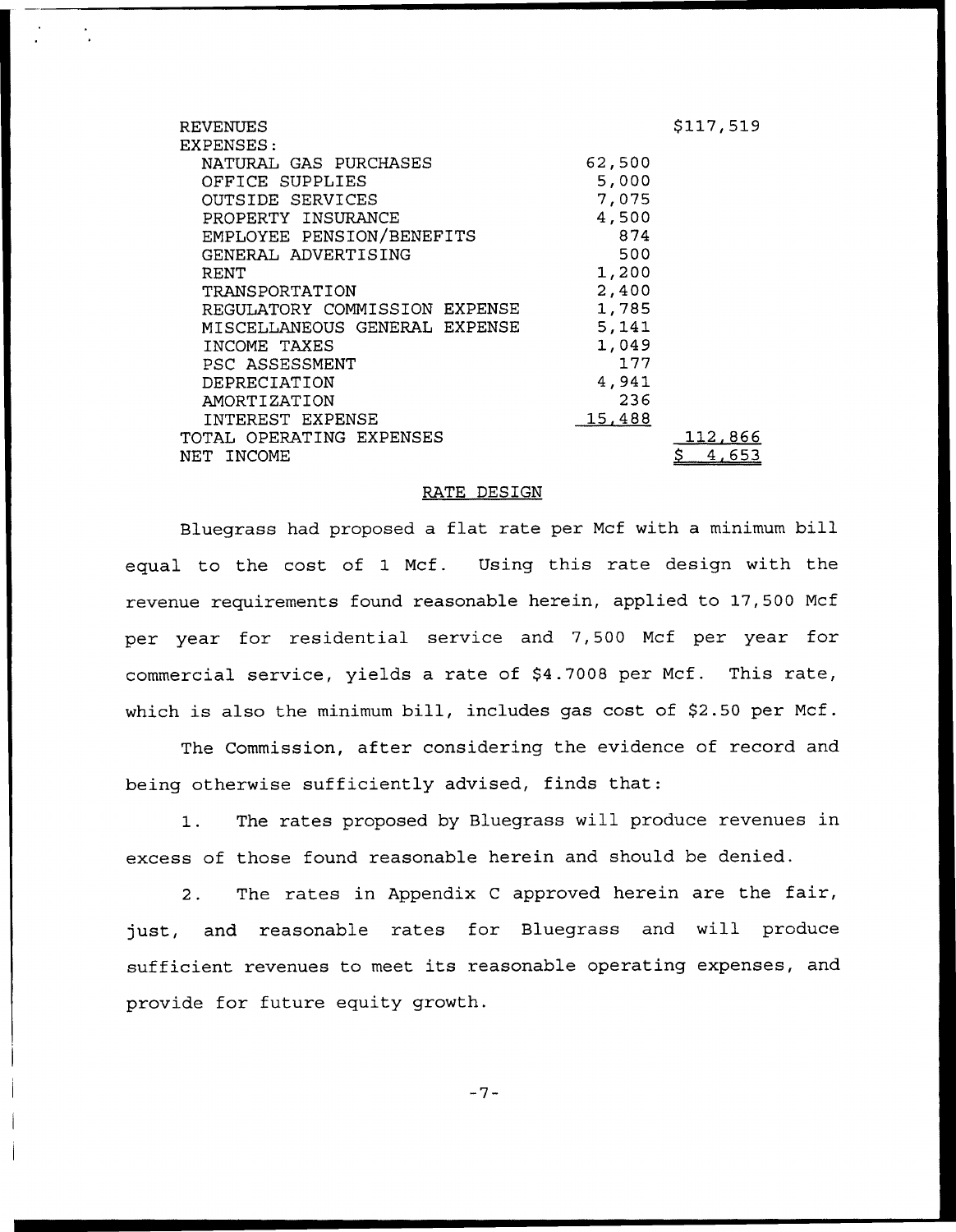IT IS THEREFORE ORDERED that:

1. Bluegrass's proposed rates are denied.

2. The rates contained in Appendix <sup>C</sup> are approved for gas service rendered by Bluegrass on and after the date of this Order.

3. Within 30 days of the date of this Order, Bluegrass shall filed with the Commission its revised tariffs setting out the rates approved herein.

Done at Frankfort, Kentucky, this 20th day of February, 1996.

PUBLIC SERVICE COMMISSION

 $rman$ 

Vice Chairman

Cbmmissionen

ATTEST:

Executive Dir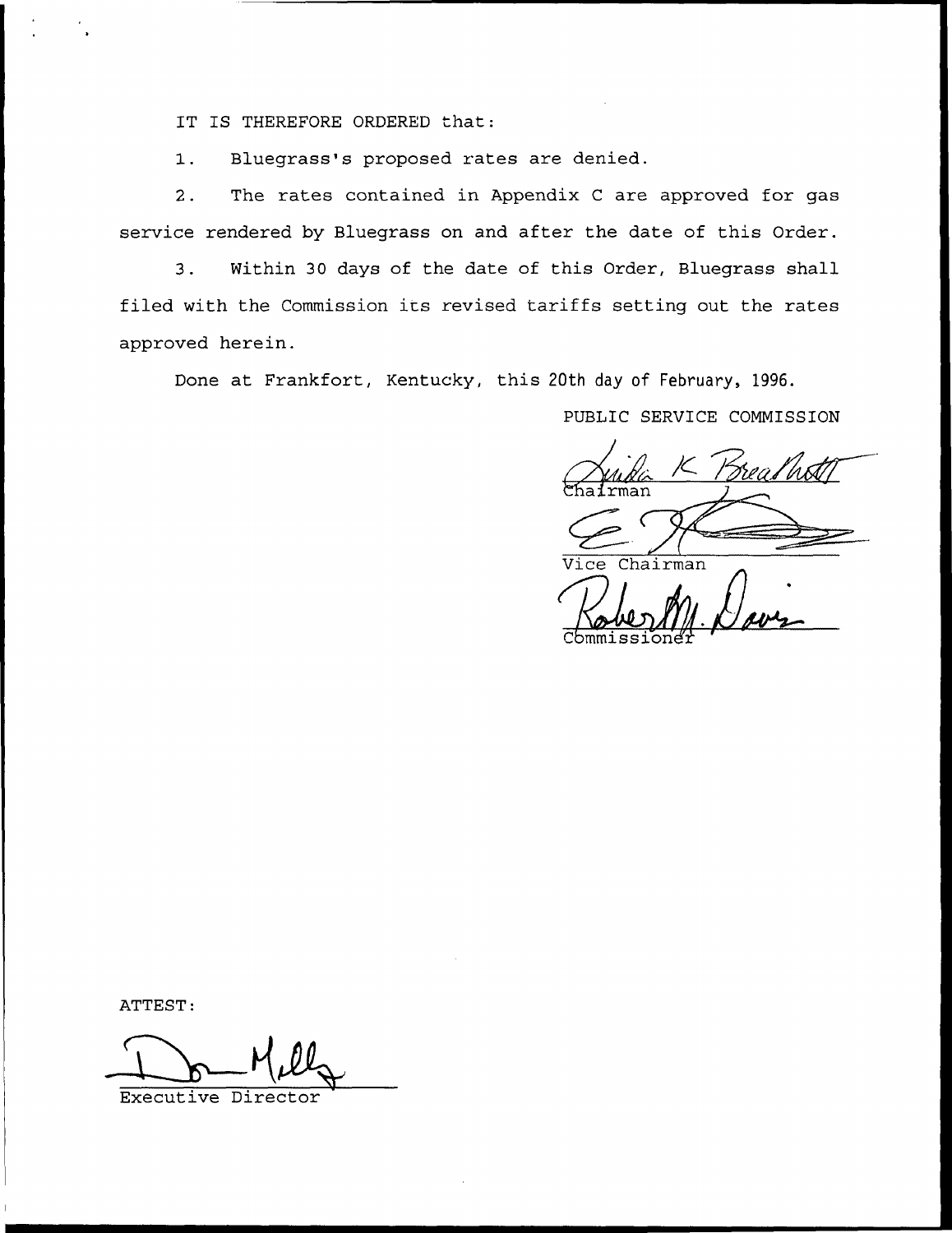## APPENDIX A

APPENDIX TO AN ORDER OF THE KENTUCKY PUBLIC SERVICE COMMISSION IN CASE NO. 94-433 DATED FEBRUARY 20, 1996

 $\frac{1}{\sqrt{2}}$ 

 $\frac{1}{4}$ 

|                       | CONSTRUCTION<br>COST | ENGINEERING<br><u>COST</u> | CAPITALIZABLE<br>COST | <b>ASSET</b><br><b>LIVES</b> | ANNUAL<br>DEPRE.<br><b>EXPENSE</b> |
|-----------------------|----------------------|----------------------------|-----------------------|------------------------------|------------------------------------|
| METERS AND REGULATORS | 29,675<br>S.         | 1,792                      | 31,467                | 30                           | 1,049                              |
| DISTRIBUTION LINES    | 106,825              | 6,450                      | 113,275               | 40                           | 2,832                              |
| MEASURING STATION     | 25,000               | 1,510                      | 26,510                | 25                           | 1,060                              |
| RIGHT OF WAY          | 8,500                |                            | 8,500                 | ___0                         |                                    |
| TOTAL                 | . 000                | 752                        | \$179,752             |                              |                                    |

 $\sim$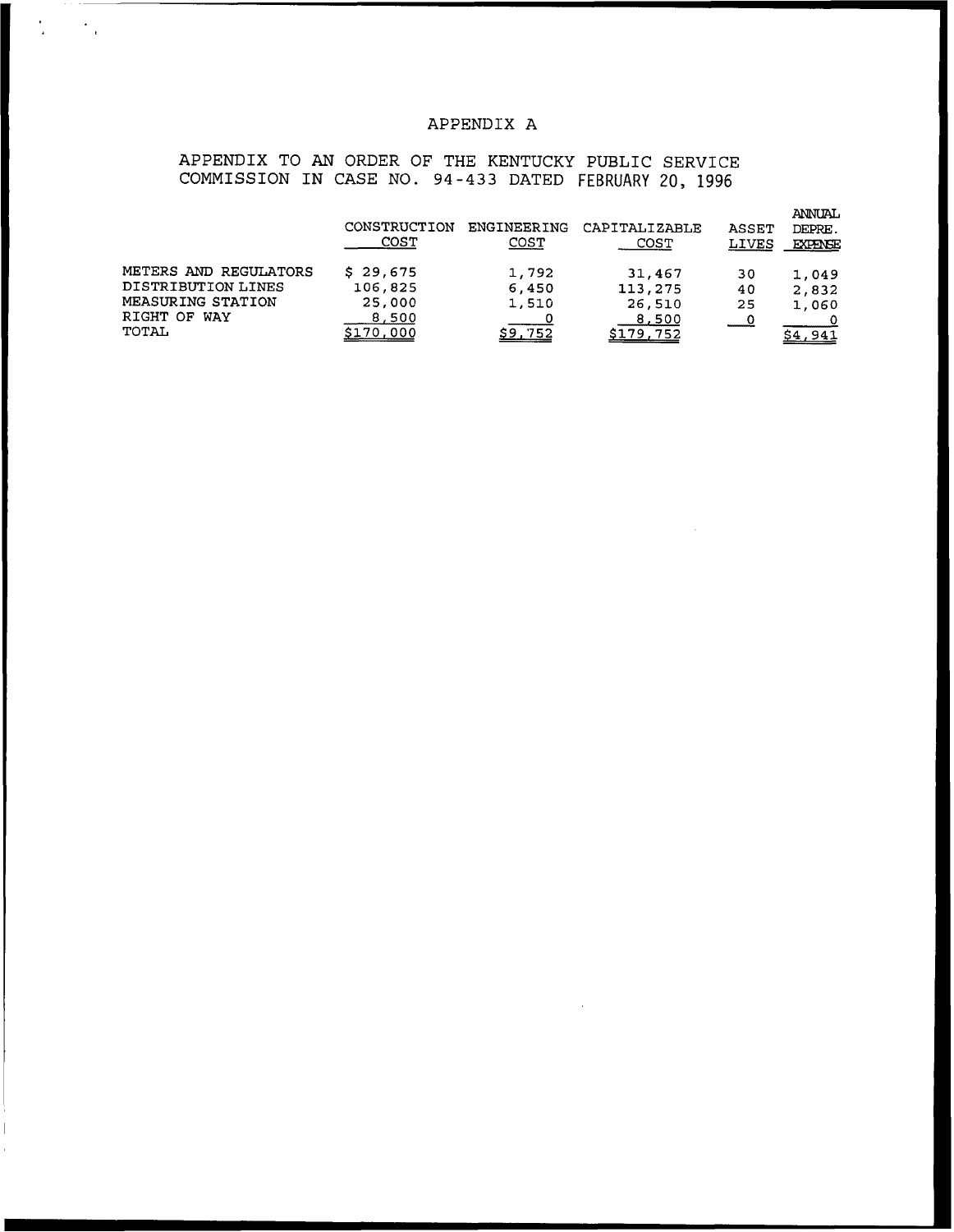## APPENDIX B

APPENDIX TO AN ORDER OF THE KENTUCKY PUBLIC SERVICE COMMISSION IN CASE NO. 94-433 DATED FEBRUARY 20, 1996

| TOTAL OPER. EXP.BEFORE TAXES,   | INT., AND PSC ASSESS. |  | \$96,152 |
|---------------------------------|-----------------------|--|----------|
| TOTAL CAPITALIZATION            | \$181,614             |  |          |
| RATE OF RETURN                  | 11.087%               |  |          |
| REQUIRED OPERATING INCOME       | 20,141                |  |          |
| LESS: INTEREST EXPENSE          | 15,488                |  |          |
| TAXABLE INCOME                  | 4,653                 |  |          |
| ADD: TAX EXPENSE                | $1,049^1$             |  |          |
| PRETAX INCOME AVAIL. FOR COMMON |                       |  | 5,702    |
| INTEREST EXPENSE                |                       |  | 15,488   |
| PSC ASSESSMENT                  |                       |  | 177      |
| TOTAL REVENUE REQUIREMENT       |                       |  |          |
|                                 |                       |  |          |

TAX EXPENSE= (TAXABLE INCOME \* GROSS-UP FACTOR) —TAXABLE INCOME. TAX EXPENSE= $(54,648*1.2254902) - 54648 = 51,048$ 

GROSS-UP FACTOR:

 $\mathbf{1}$ 

| 1000.000000 |
|-------------|
| 1.509000    |
|             |
| 998.491000  |
| 39.939640   |
| 958.551360  |
| 143.768656  |
| 814.768656  |
|             |
| 1.2254902   |
|             |
| 18.3%       |
|             |